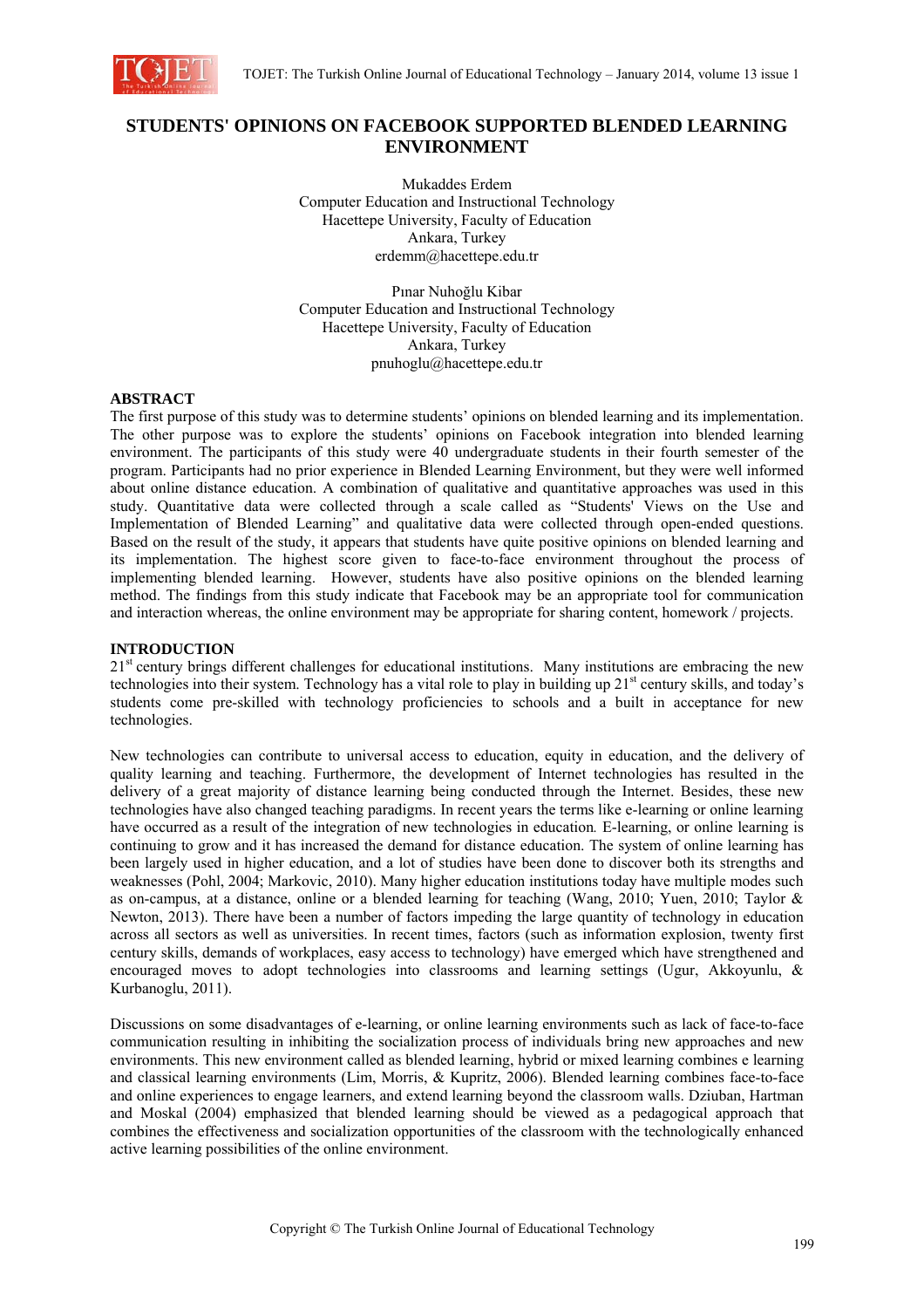

#### **Definition of Blended Learning**

As Clark and Mayer (2007) noted that there is no exact definition of blended learning and it may refer to different meanings for different people. Singh and Reed (2001) define blended learning as a learning program where more than one delivery mode is being used with the objective of optimizing the learning outcome and cost of program delivery. Blended learning is used to describe learning that mixes various event-based activities, including face-to-face classrooms, live e-learning, and self-paced learning" (Valiathan, 2002). Generally, blended learning is defined as any combination of learning delivery methods that includes face-toface instruction with asynchronous and/or synchronous computer technologies (Osguthorpe & Graham 2003). In the same context, another definition of blended learning is the effective integration of various learning techniques, technologies, and delivery modalities to meet specific communication, knowledge sharing, and information needs (Finn & Bucceri, 2004). Mortera-Gutierrez (2006) outlined that blended learning is the combination of multiple approaches to learning, combining several different delivery methods, such as collaboration software, web-based courses or computer communication practices and traditional face-to-face instructions. Mayadas and Picciano (2007) define on the other hand blended learning as simply a combination of on line learning and face-to face instruction. The authors discussed blended learning as the mix of different didactic methods and delivery formats which are independent. According to Tucker (2012), "Blended learning is any combination of face-to-face instruction and online learning. Tucker takes together of instructional mediums – in person and online – to maximize learning outcomes for students. Staker and Horn (2012) define blended learning as "a formal education program in which a student learns at least in part through online delivery of content and instruction with some element of student control over time, place, path, and/or pace and at least in part at a supervised brick-and-mortar location away from home. Staker and Horn (2012) define blended learning from student perspective and it is a student-centric definition. Consequently, blended learning is defined as a combination approach and the different definitions of blended learning show us diversity and strength of this type of learning. Blended learning gives learners and teachers a potential environment to learn and teach more effectively.

For the purposes of this paper, blended learning means integrating the online and face-to-face formats to create a more effective learning experience than either medium can produce alone and took the form of a combination of face-to-face classroom teaching with lecture and class formats and the use of an asynchronous online environment with supporting social media (Facebook). According to Shih (2011), blended learning that integrates online and face-to-face instruction could create an effective teaching and learning experience for both instructors and students.

In blended learning environment, students are able to communicate at their own pace and consider comments and responses; however, we need more space to extent communication and relationship between peers and lecturers. Facebook was chosen as supported media in the study. Researchers assumed that to integrate social media (Facebook) into an Instructional Design Course could help create a sense of community among students; furthermore, the interactions among students that take place outside of classrooms can prove to have pedagogical values through thoughtful instructional designs. The researchers chose Facebook, because the site's popularity ensured that a large number of students would already be familiar with its layout and operation, and would be comfortable utilizing it during the term (McCarthy, 2010).

In today's students are currently enrolled in higher education with a new set of characteristics and values. They are heavily engaged in social media (i.e., blogs, twitter, podcasts, wikis, social network sites, virtual worlds, video sharing and photo sharing) and Internet that play an increasingly important role in their social and academic life (Monaco & Martin, 2007). Most of the studies showed that social media tools support educational activities by allowing active participation, collaboration, interaction, information and resource sharing (Ajjan & Hartshorne, 2008; Mason, 2006; Selwyn, 2007). Social media has emerged as a highly useful personal communication technology (Tess, 2013).

Students today have more autonomy, collective personality, connectivity and interaction besides, they ask socio-experiential learning opportunities in their learning contexts and also construct their knowledge. Educators need to consider how to meet the needs of their students by utilizing social media and Internet. Recently, social media has started to use both in daily lives and teaching - learning process (Manca & Ranierit, 2013). Today Facebook is considered as one of the most popular platforms for online social media among youth and university students. As Selwyn (2007) stated Facebook has quickly become the social media of choice by university students. Therefore, it is inevitable to integrate social media into the education.

There has been rapid growth in blended learning researches focused on its implementation and students and teachers' opinions on the implementations (Hsu, 2011; Lopez-Perez, Perez-Lopez, & Rodriguez, 2011; Perez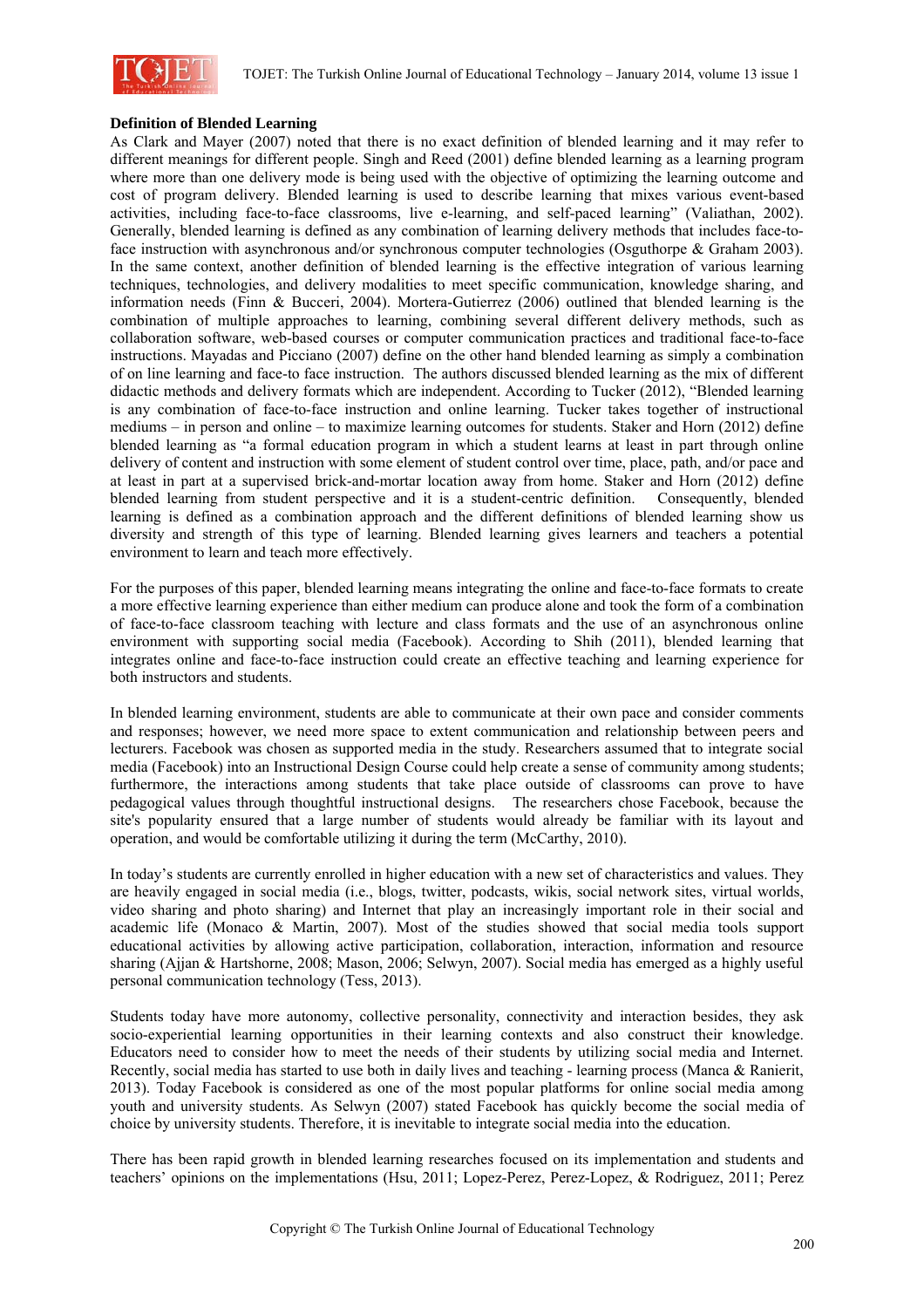

Marin, Santacruz & Gomez, 2012; Al-Qahtani & Higgins, 2013) or on usage of social media in education (Bosch, 2009; Roblyer, McDaniel, Webb, Herman, & Witty, 2010; Yang, Wang, Woo, and Quek, 2011; Coklar, 2012; Irwin, Ball, Desbrow and Leveritt, 2012; Manca, & Ranierit, 2013) but very limited research focused on using blended learning environment through social media (McCarthy, 2010; Shih, 2011; McCarthy, 2013).

The first purpose of this study was to determine students' opinions on blended learning and its implementation related to easy use of web media, online media, content, face-to-face media, blended learning method and evaluation. The other purpose was to explore the students' opinions on Facebook integration into blended learning environment. Two questions were addressed in the current study:

- 1. What are the students' opinions on blended learning and its implementation?
- 2. What are the students' opinions on Facebook support in blended learning environment?

## **METHODOLOGY**

A combination of qualitative and quantitative approaches was used in this study. Quantitative data were collected through a scale called as "Students' Views on the Use and Implementation of Blended Learning" to answer the question 1, qualitative data were collected through open-ended questions to answer the question 2.

### **The Study Group**

The participants of this study were 40 students in their fourth semester of the program. From their first to third semester, they had taken courses such as "Information and Communication Technologies, Programming Languages, Computer Hardware etc." Therefore, all of them were advanced computer users. Participants had no prior experience in Blended Learning Environment, but they were well informed about online distance education.

**Data Collection Process:** The data required for this study were collected by the researchers through a scale on learners' opinions on blended learning and its implementation, additional data were gathered by open ended questions relating to facebook support.

**The Scale of Students' Views on the Use and Implementation of Blended Learning:** The scale developed by Akkoyunlu and Yılmaz-Soylu (2006) consists of 50 expressions with scores from 1 to 10. There are two main sections, the first 35 expressions aim to highlight the learners' views on the use and implementation of the blended learning method (easy use of web environment, online media, content, face to face media, blended learning method and evaluation) the remaining 15 expressions are used to determine the students' views on blended learning in general.

On a ten-point Likert scale, anchored with notations " $0 =$  not at all", and " $10 =$  totally true" the students were asked to assign a score between 1-10 for each expression. From "1- 5" is regarded as "low", from "5.01-7" as "Medium" and "7.01-10" as "High". In order to ensure a high reliability, the test repeat method was used and the alpha reliability coefficient of the first section was determined as  $\alpha$ = .78, for the second section as  $\alpha$ = .79 and in general as  $\alpha$ = .78 (Akkoyunlu & Yılmaz-Soylu, 2006).

**Open-ended Questions:** Open-ended questions were posed at the end of the semester in order to quantitatively determine the views of students on blended learning and its implementation, and then address them in detail. Thus, through open-ended questions, students were given an opportunity to explain their feelings concerning any difficulties they had during the course and share their experiences on online learning environment and face-to-face sessions. Besides, the students' opinions on Facebook support in blended learning environment were also determined through open-ended questions.

### **Procedures of the Study**

**Background of the Course:** "Instructional Design" is a core course of the undergraduate curriculum at the Department of Computer Education and Instructional Technologies (Faculty of Education) The students take the course in their forth-academic semester. Approximately 60 students enroll to the course each academic year. Researchers decided to implement the blended learning model in "Instructional Design" course. Therefore, researchers redesign the course content for blended learning environment. First of all, researchers analyzed the course objectives with the aim of deciding which of them were to be achieved through the online method and which of them were to be accomplished within the face-to-face learning environment. Secondly, the parts were defined with part of the course for classroom instruction and the other part for the online instruction. Thus, same learners were involved in online and face-to-face learning activities. This model was defined as Type 1, a blended classroom involving the same learners in both face-to-face and online activities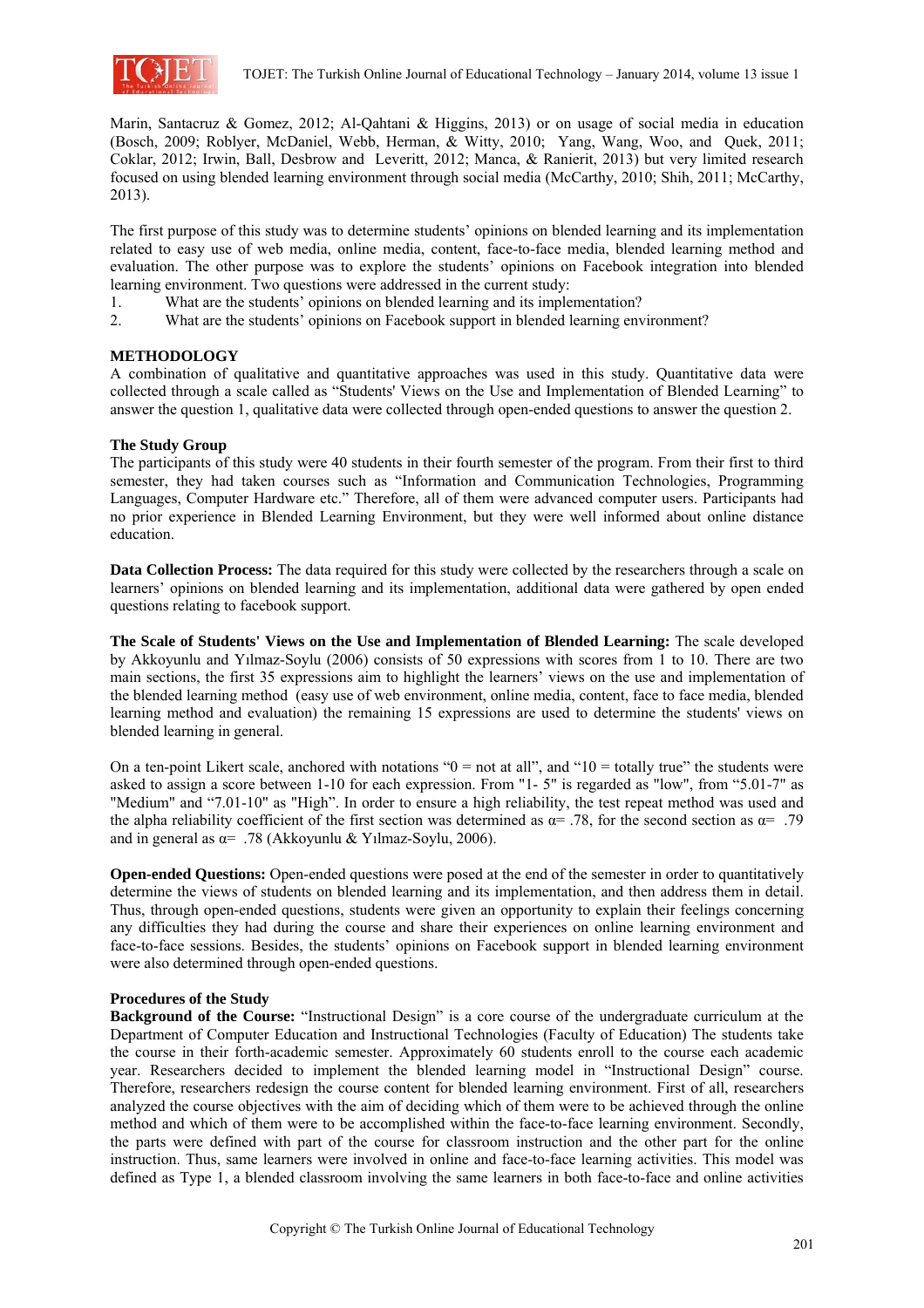

by Osguthorpe and Graham (2003). Secondly, researchers decided to use Facebook as supported media and mixed with face to face and the online environments in the study. One week the students received the course over the web and facebook, the next week they were exposed to face-to-face education for two hours. Lastly, researchers redesigned the course content and developed the course text and online material. The content of courses was designed according to principles of tutorial instruction. Information in texts was presented in small units followed by questions. Animations, graphs and pictures as visual materials were also planned and used by the researchers. According to Kerres and de Witt, (2003) the learning objectives of the course and the learning environment have to be analyzed in order to define required time for online and face-to-face activities.

**Blended Learning Environment:** In this study the course was delivered in a blended format includes the online and face-to-face formats with supporting social media (Facebook). Online learning environment was constructed by WordPress web template system to implement the study. The minimal approach was adopted for both content and appearance in designing online learning environment. Links defined at the beginning of the term were released in time parallel to face to face learning and updated regularly (announcements, weekly assignments, etc.) Online learning environment was also displayed on mobile devices. Online learning environment was all open for registration of students and after a week their IDs were defined and their authorization were increased. Then, online learning environment was closed for the registration. Students accessed the online learning environment with a user name and a password. Only students and course instructors/researchers were allowed to access to the online learning environment. A Facebook group was created parallel to online learning environment. Student engagement with the course *Facebook* page was strongly encouraged by the course instructors; however there was no formal assessment or incentive associated with students' participation. Students were also encouraged to share their opinions, experiences, with their classmates. The instructor and students also used the "message" function to communicate with each other. Interactions on Facebook were typically short and direct. The instructors acted as moderators by responding to questions and comments, keeping the discussion on track and evaluating student performance in the process. In other words, the Facebook environment allowed for peer-to-peer, student – instructors, and instructor – student communication and gave students opportunities for sharing their experiences, questions etc. with each other and with the instructors.

The instructions, course materials assignments, pre-discussions, discussion questions were shared through weekly links. Students could ask any questions on the course using comment box available under the each links.

Students' assignments were displayed on the homepage. Comments and explanations were send to the students using boxes available under the assignments, and discussions were possible with students. One of the characteristics of online learning environment was to define categories, in this way, assignments were categorized according to topics and when clicking the category link or students' username, it was possible to reach their activities and comments.

**Face-to-Face Sessions:** The face-to-face meetings were held every two weeks. During the time in between, the instructors communicated through online environment and facebook . Syllabus of the course and learning environment were presented to students on the first face-to-face session. Before face-to-face session, the students were asked to read the course notes pertaining to that week's content provided on the online learning environment. During face-to-face sessions the questions of students concerning the course content and the points which could not be understood by students were discussed face-to-face and resolved.

Participation in the online environment, facebook and face-to-face sessions was obligatory and students were encouraged to participate and contribute to the process. Besides, the students' reflective reports and their feedback were also gathered in several ways.

### **FINDINGS AND DISCUSSION**

Findings of the study according to the questions are listed hereby below:

*What are the students' opinions on blended learning and its implementation?* 

General mean score obtained from the questionnaire corresponds to 7.40 (Table 1). The scores as presented above are categorized as follows: "1-5: low", "5.01-7: medium", "7.01-10: high". The average score is at high level.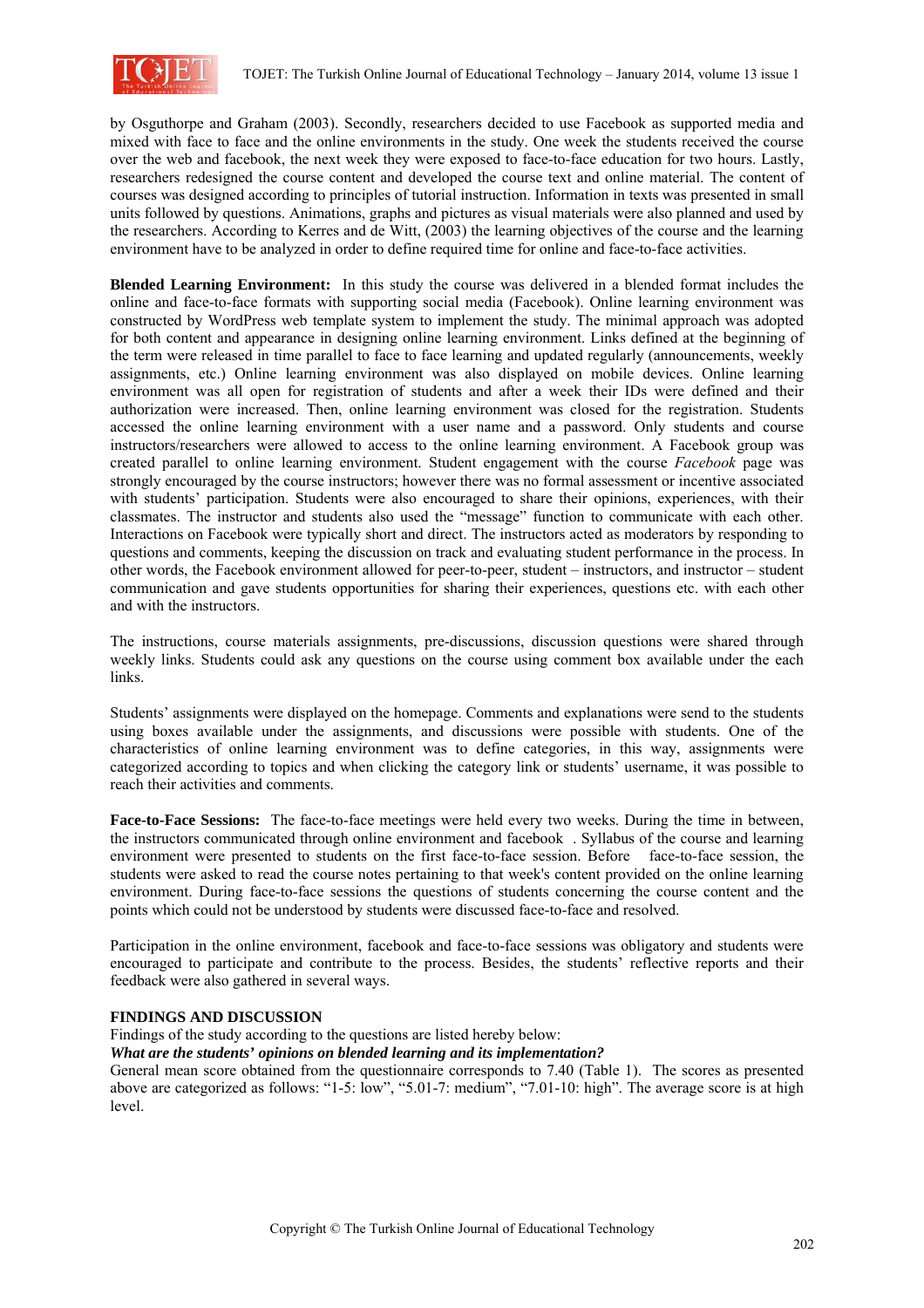

|                                     | М    | SD   | Cronbach $\alpha$ |
|-------------------------------------|------|------|-------------------|
| Ease of use of Web Environment      | 7.59 | 1.31 | .84               |
| Online environment                  | 7 25 | 1.60 | .84               |
| Content                             | 7.48 | 1.60 | .94               |
| Face-to-face environment            | 7.73 | 1.70 | .92               |
| Evaluation                          | 7.62 | 1.92 | .89               |
| <b>Blended Learning Environment</b> | 7.16 | 1.41 | .88               |
| Total                               | 7.40 | 116  | 94                |

Table1. Student's opinions on implementation and reliability results of BLE dimensions

It is found out that the highest mean corresponds to face-to-face aspect of this implementation  $(= 7.73)$ . This finding can be explained with students' study habits and face-to-face interaction could be met their expectations on the face-to-face interaction of students with each other and with the instructors. The students may prefer in the face-to-face session for communicating with instructors. Results of the findings showed that face-to-face interaction is a must for students. Students' answers that supported these findings include the following:

*"Face to face learning was more efficient because we got immediate feedback. During the face-to-face sessions we repeated the subject in online environment and face-to-face instruction helped me understand the course concepts better. So, I preferred face to face sessions." H. A* 

*"Face-to-face instruction was a better way for me to learn the content/course materials. I liked the teaching way of class. The teacher used an interesting way to teach us. Being in a class with face-to-face communication was more convenient for me, and the face-to-face learning environment contributed to my overall satisfaction of the course"" İ. Ö.* 

*"We received the information in the online environment and ensured a higher level of learning. However, Face-to-face interaction reinforced me and met my expectations since the course instructors provided us with guiding information."D. A.*

As Dzibuan, Hartman and Moskal (2004) stated, "students are still able to anchor their learning experience on the familiar face to face class meetings". However the highest mean corresponds to face to face aspect of this implementation, as Table 1 showed that students' opinions on the use and implementation of the blended learning method (easy use of web media, online media, content, face to face media, blended learning method and evaluation) are also at high level. Findings showed that the blended learning was highly appreciated and positively rated by students. Blended courses offer flexibility both in time and space for students. That is why, students could be positive about the blended learning environment (Dziuban, Hartman, Cavanagh, & Moskal, 2011). Use of blended learning technology could provide students with the flexibility to learn at their own pace and other outside responsibilities. The results of open-ended questions concerning students' opinions on online environment demonstrated that blended learning environment adds to the interest of students.

*"I had access to lecture notes whenever I needed and I could ask the questions which sticked in my mind. It was a flexible environment and studied whenever I wanted. Face-to-face course was a good method which enabled us to ask the details about the topics we did not understand. "* 

*"I like the practice of blended learning (a combination of online learning with classroom learning). Compared to classroom learning, I found it easier to participate in online discussions in blended learning." F. K.*  Most of the studies showed that the most efficient approach for learning-teaching process is neither the use of only face-to-face instruction methods nor only web-based methods; but, it is the combination of both these

approaches by taking their most attractive aspects that produces the most effective approach (Adas & Wafa, 2011; Ginns & Ellis 2007; Futch, 2005). As Yuen (2010) stated Blended learning, which is a relatively new learning approach, has the quality to have an influence on teachers, students and instruction activities.

### *What are the students' opinions on Facebook support in blended learning environment?*

Students were asked to determine their opinions on facebook support in blended learning environment. The question was "which environment you prefer facebook or online developed for the course to conduct the activities." Students' answers were grouped into two categories as interaction and content. 18 students preferred online environment whereas 13 students preferred Facebook. In the next step, in order to get more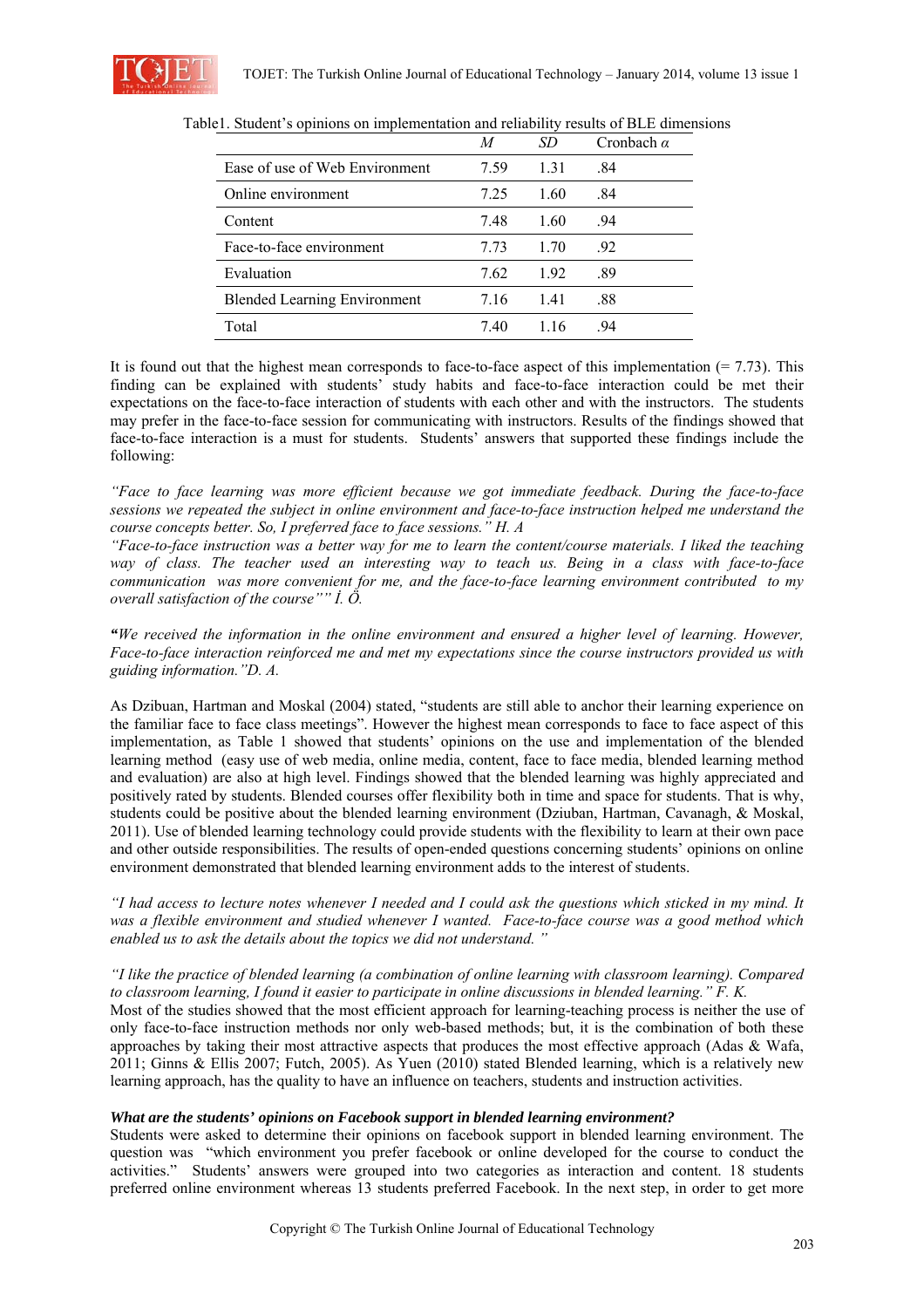

detailed answers, students were asked to share their opinions on Facebook usage in the process and compare Facebook and online environment.

Students anticipated that Facebook support would enhance the quantity of information passed from instructors to students and facilitate interaction between students regarding course content. In other words, students underlined that Facebook should be used for communication and interaction, giving immediate feedback and motivation whereas, the online environment should be used for sharing content, homework / projects and providing the belonging of the course.

Comments from the students reflected this feeling quite well:

*"When Facebook used in order to inform us about activities, it helped and guided us to go to online environment. Sometimes it was not easy to access the online environment in any time, but it was easy to access Facebook in any time and in anywhere. However, it was very useful to use the online environment to share the content and to find detailed learning activities.*" C. O.

*"We used the online environment for only the course, however, I was already on Facebook, the page was a quick and easy way to get information and keep up to date. Therefore, it was great idea and allows much quicker and convenient access to needed materials and/or information."* M.T.

"*When the course content was shared only in the online environment sometimes students may not see them. I always checked first Facebook for the course information and then go to the online environment. Besides, if we had any question on the course it was so easy to get answer or immediate feedback."* S.Y.

*"We could reach the announcement about the course immediately through Facebook, because I was already on Facebook, the page was a quick and easy way to get information and keep up to date. Therefore, it was useful to use Facebook for communication but online environment was better in order to upload the course content or our projects. Therefore, both of them were very practical for online activities." B.K.* 

Students underlined that Facebook allowed much easier access as it has already become part of their lives.With the increasing popularity of smart phones, Facebook is within their fingertips. Since "everyone uses it every day", they regarded Facebook as "more immediate and direct than online learning environment. Many of these students are using technology and social media in their daily lives and social media has mostly been part of their lives, they use it seamlessly on a daily basis (Kirschner & Karpinski, 2010; Roblyer, McDaniel, Webb, Herman, & Witty, 2010). As Shih (2011) underlined the interaction between teacher and students is important and may influence students' learning motivation and effectiveness. Baran (2010) cited that his empirical research revealed students felt that the use of Facebook in the classroom strengthened their communication as a group and felt that Facebook was a valuable part of their distance education course.

### **CONCLUSION**

The purpose of the study was to measure students' opininons on blended learning and its implementation and explore the students' opinions on Facebook integration into blended learning environment.

Based on the result of the study, it appears that students have quite positive opinions on blended learning and its implementation. The highest score given to face-to-face environment throughout the process of implementing blended learning. However, students have also positive opinions on the blended learning method.

The findings from this study indicate that Facebook may be an appropriate tool for communication and interaction whereas, the online environment may be appropriate for sharing content, homework / projects.

### **LIMITATIONS AND IMPLICATIONS OF THE STUDY**

This study has a limitation and a discussion of the limitation of this study deserves examination. The study is implemented within the period of a spring term to a small group of students who do not have previous experience on blended learning. This limitation might limit the generalizability of the findings. Future studies should involve larger numbers of students to be able to generalize the results. It would also be interesting to compare the effects among solely online instruction, *Facebook*-integrated blended learning, and face to face instruction.

The results can be seen as recommendations of how to combine face-to-face learning and social media components with online learning components from students' point of view. They prefer Facebook components for the dissemination of information to communicate each other.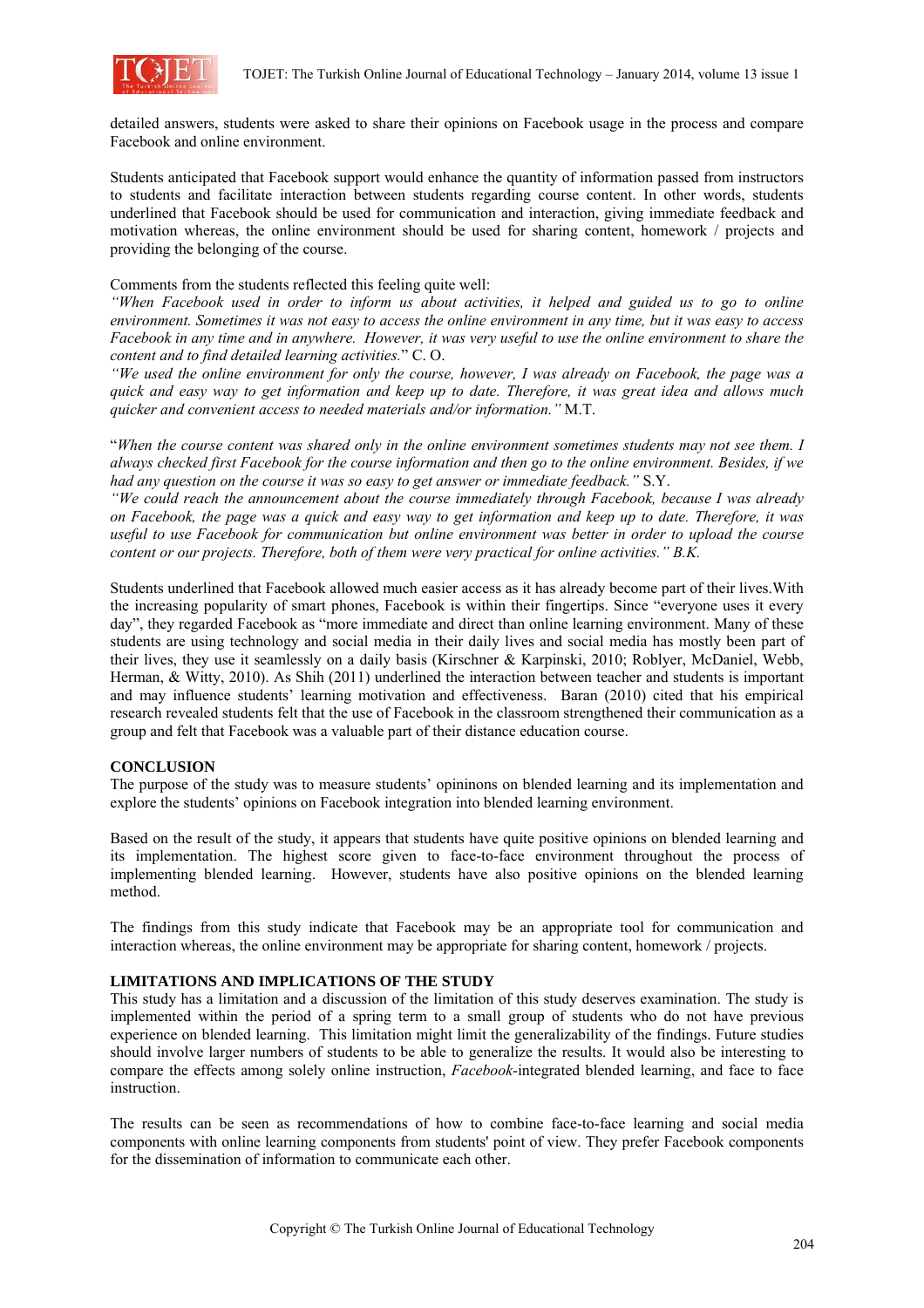

#### **REFERENCES**

- Adas, D., & Wafa, A. S. (2011). Students' perceptions towards blended learning environmentusing the OCC. *An - Najah Univ. J. Res. (Humanities), 25*(6), 1682-1710.
- Akkoyunlu, B., & Yılmaz-Soylu, M. (2008). Development of a scale on learners' views on blended learning and its implementation process**.** *The Internet and Higher Education, 11*(1), 26 - 32. doi: 10.1016/j.iheduc.2007.12.006
- Ajjan, H., & Hartshorne, R. (2008). Investigating faculty decisions to adopt Web 2.0 technologies: Theory and empirical tests. *The Internet and Higher Education*, *11*(2), 71−80. doi: 10.1016/j.iheduc.2008.05.002
- Al-Qahtani, A. A., & Higgins, S. E. (2013). Effects of traditional, blended and e-learning on students' achievement in higher education. *Journal of Computer Assisted Learning*, *29*, 220–234. doi: 10.1111/j.1365-2729.2012.00490.x
- Baran, B. (2010), Facebook as a formal instructional environment. *British Journal of Educational Technology, 41*, E146–E149. doi: 10.1111/j.1467-8535.2010.01115.x
- Bosch, T. E. (2009). Using online social networking for teaching and learning: Facebook use at the University of Cape Town. *Communication*, *35*, 185–200. doi: 10.1080/02500160903250648
- Clark, R. C., & Mayer, R. E. (2007) *E-learning and the science of instruction: Proven guidelines for consumers and designers of multimedia learning*. San Francisco, CA: Jossey-Bass/Pfeiffer.
- Çoklar, A. N. (2012). Evaluations of students on Facebook as an educational environment. *Turkish Online Journal of Qualitative Inquiry*, *3*(2), 42–53.
- Dziuban, C., Hartman, J., Cavanagh, T., & Moskal, P. (2011). Blended courses as drivers of institutional transformation. In A. Kitchenham (Ed.), Blended learning across disciplines: Models for implementation. Hershey, PA: IGI Global.
- Dziuban, C., Hartman, J., & Moskal, P. (2004, March 30). Blended learning . *EDUCAUSE Center for Applied Research Research Bulletin*.
- Finn, A., & Bucceri, M. (2004). *A case study approach to blended learning.* Los Angeles: Centra Software.
- Futch, L. (2005). *A study of blended learning at a metropolitan research university.* [Ed. D. dissertation], United states: Florida University.
- Ginns, P., & Ellis R. (2007). Quality in blended learning: exploring the relationships between on-line and faceto-face teaching and learning. *Internet and Higher Education, 10*, 53–64. doi: 10.1016/j.iheduc.2006.10.003
- Hsu, L. (2011). Blended learning in ethics education: A survey of nursing students. *Nursing Ethics, 18*(3), 418– 430. doi: 10.1177/0969733011398097
- Irwin, C. G., Ball, L. E., Desbrow, B., & Leveritt, M. (2012). Students' perceptions of using Facebook as an interactive learning resource at university. *Australasian Journal of Educational Technology*, *28*(7), 1221– 1232.
- Jackson, S. L. (2009). *Research methods and statistics: A critical thinking approach 3rd edition.* Belmont, CA: Wadsworth.
- Kerres, M., & De Witt, C. (2003). A didactical framework for the design of blended learning arrangements. *Journal of Educational Media*, *28*, 2-3. doi: 10.1080/1358165032000165653
- Kirschner, P. A., & Karpinski, A. C. (2010). Facebook and academic performance. *Computers in Human Behavior*, *26*(6), 1237-1245. doi: 10.1016/j.chb.2010.03.024
- Lim, D. H., Morris, M. L., & Kupritz, V. W. (2006). Online vs. blended Learning: Differences in instructional outcomes and learner satisfaction. Retrieved from: http://eric.ed.gov.
- Lopez-Perez, M. V., Perez-Lopez, M. C., & Rodriguez-Ariza, L. (2011). Blended learning in higher education: Students' perceptions and their relation to outcomes. *Computers and Education, 56*(3), 818–826. doi: 10.1016/j.compedu.2010.10.023
- Manca, S., & Ranierit, M. (2013).Is it a tool suitable for learning? A critical review of the literature on Facebook as a technology-enhanced learning environment. *Journal of Computer Assisted Learning.* doi: 10.1111/jcal.12007.
- Mason, R. (2006). Learning technologies for adult continuing education. *Studies in Continuing Education*, *28*(2), 121-133. doi: 10.1080/01580370600751039
- McCarthy, J. (2010). Blended learning environments: Using social networking sites to enhance the first year experience. *Australasian Journal of Educational Technology, 26*(6), 729-740.
- McCarthy, J. (2013). Learning in Facebook: First year tertiary student reflections from 2008 to 2011. *Australasian Journal of Educational Technology, 29*(3). *337 – 356.*
- Markovic, M. R. (2010). Advantages and disadvantages of e-learning in comparison to traditional forms of learning. *Annals of the University of Petroşani, Economics, 10* (2), *289-298.*
- Monaco, M., & Martin, M. (2007). The millennial student: A new generation of learners. *Athletic Training Education Journal, 2,* 42 – 46.